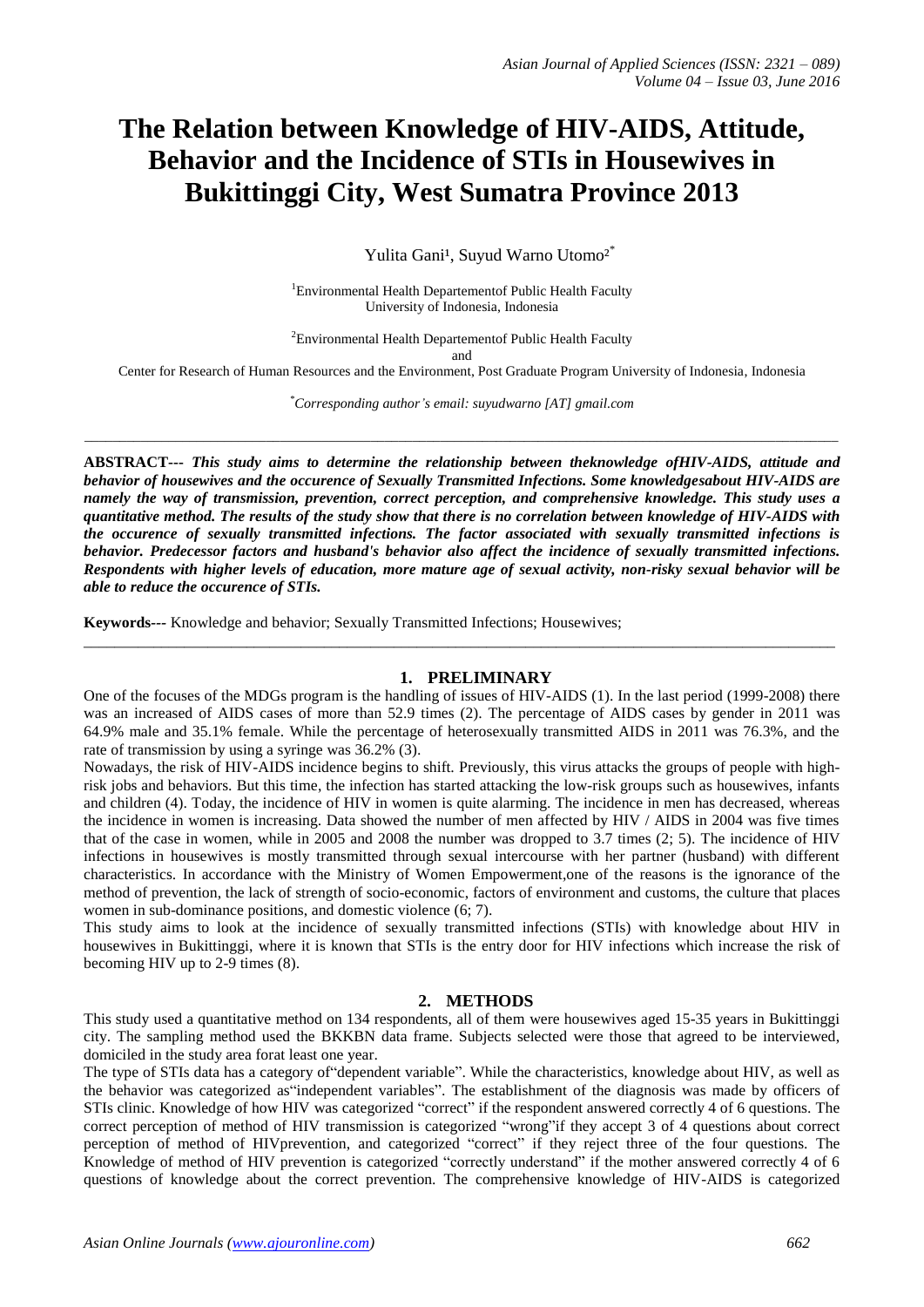"comprehensively know" if they answer correctly the all 5 questions about the comprehensive knowledge of HIV-AIDS. The respondents are categorized as "having behavior of potentially infected"if they havepotentially infected behaviors who have one more behaviorssuch ashaving tattoos, piercing, the use of used syringe, used razors.

# **3. RESULTS**

#### **a. Univariate analysis**

The majority of respondents are 25-35 years old, with middle-to-low education, unemployment, being the first wife, having the first husband, having first sexual intercourse at the age of adulthood namely > 20 years old (Table 1). **Table 1.** Distribution of respondents according to characteristics

|                | <b>Distribution of respondents</b> | <b>rational A.</b> Distribution of respondents according to characteristics | <b>Number</b>  | Percentage $(\% )$ |
|----------------|------------------------------------|-----------------------------------------------------------------------------|----------------|--------------------|
| $\mathbf{1}$   | Age group                          | $15-24$ years                                                               | 14             | 10.4               |
|                |                                    | $25-35$ years                                                               | 120            | 89.6               |
| 2              | Level of education                 | Middle to low                                                               | 110            | 82.1               |
|                |                                    | Academy / College                                                           | 24             | 17.9               |
| 3              | Husband's occupation               | Civil servant                                                               | 5              | 3.7                |
|                |                                    | Driver                                                                      | 22             | 16.5               |
|                |                                    | Policeman                                                                   | 3              | 2.2                |
|                |                                    | Entrepreneur                                                                | 63             | 47                 |
|                |                                    | Army                                                                        | $\overline{2}$ | 1.5                |
|                |                                    | others                                                                      | 39             | 29.1               |
|                | Wife's occupation                  | Housewife                                                                   | 91             | 67.9               |
|                |                                    | Local driver                                                                | 1              | 1                  |
|                |                                    | others                                                                      | 42             | 31.3               |
| $\overline{4}$ | Wife no.                           | First wife                                                                  | 117            | 87.3               |
|                |                                    | Second wife, third                                                          | 17             | 12.7               |
|                |                                    | wife, etc.                                                                  |                |                    |
| 5              | Husband no.                        | First husband                                                               | 123            | 91.8               |
|                |                                    | Second husband, third                                                       | 11             | 8.2                |
|                |                                    | husband, etc.                                                               |                |                    |
| 6              | Age of husband when having the     | young                                                                       | 4              | 3                  |
|                | first sexual intercourse           | adult                                                                       | 114            | 85.1               |
|                |                                    | unknown                                                                     | 16             | 11.9               |
| 7              | Age of wife when having the        | young                                                                       | 21             | 15.7               |
|                | first sexual intercourse           | adult                                                                       | 113            | 84.3               |

The knowledge about HIV transmission in humans was 94%. This knowledge was based on 4 out of 6 correct answers of respondents to the question of HIV transmission in humans, and the transmission of HIV from mother to child (Table 2).

**Table 2.** Knowledge of HIV transmission in humans

| (Infection in the population and transmission from mother to child) |         |               |                    |               |  |  |  |
|---------------------------------------------------------------------|---------|---------------|--------------------|---------------|--|--|--|
|                                                                     | Knowing |               | <b>Not knowing</b> |               |  |  |  |
| Knowledge                                                           | Amount  | $\frac{6}{9}$ | Amount             | $\frac{6}{9}$ |  |  |  |
| Unsafe sexual intercourse may transmit HIV and<br><b>STIs</b>       | 118     | 88.1          | 16                 | 11.9          |  |  |  |
| Using same syringe may transmit HIV                                 | 126     | 94.0          | 8                  | 6.0           |  |  |  |
| Unsafe blood transmission may transmit HIV                          | 131     | 97.8          | 3                  | 2.2           |  |  |  |
| Knowledge of HIV transmission in population                         | 128     | 95.5          | 6                  | 4.5           |  |  |  |
| HIV can be transmitted to infants during<br>pregnancy               | 123     | 91.8          | 11                 | 8.2           |  |  |  |
| HIV can be transmitted to infants during<br>childbirth              | 104     | 77.6          | 30                 | 22.4          |  |  |  |
| HIV can be transmitted to infants during<br>breastfeeding           | 109     | 81.3          | 25                 | 18.7          |  |  |  |
| Knowledge of HIV transmission from Mother to<br>child               | 114     | 85.1          | 20                 | 14.9          |  |  |  |
| Knowledge of HIV transmission in humans                             | 126     | 94.0          | 8                  | 6.0           |  |  |  |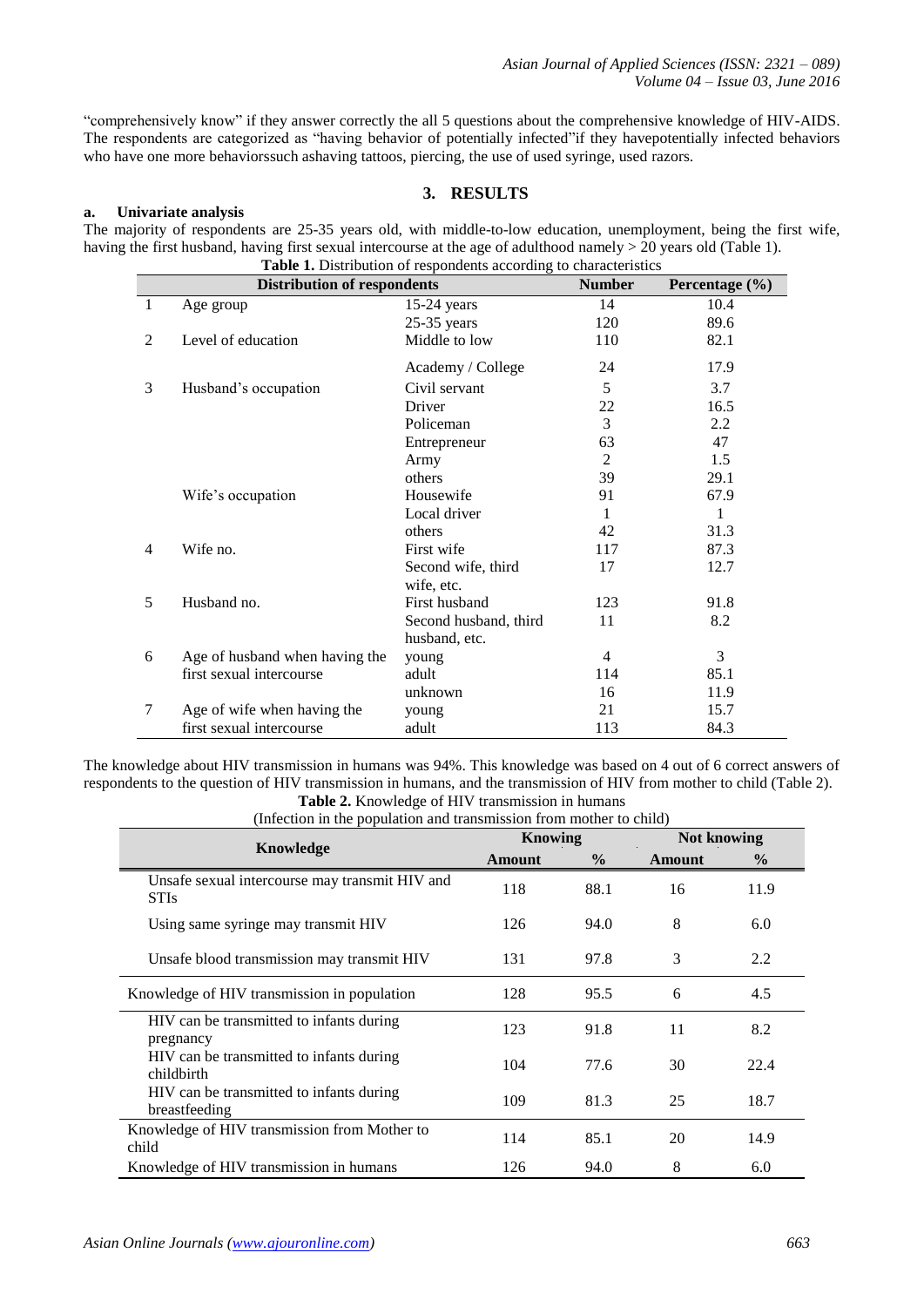Respondents with the perception that a person is not infected with HIV due to buying vegetables from people living with HIV AIDSwere (91.8%), and the respondents with the perception that a person is not infected because of a mosquito bite were (64.9%) (Table 3). The majority of respondents with the perception of completely rejecting false statements about the transmission of HIV is 74.6%, the rest of the respondents have a misperception about how HIV is transmitted. **Table 3.** Correct perception ofhousewives about the transmission of HIV

|                                                                                                                 | Yes    |               | No     |               |
|-----------------------------------------------------------------------------------------------------------------|--------|---------------|--------|---------------|
| <b>Perception</b>                                                                                               | Amount | $\frac{0}{0}$ | Amount | $\frac{6}{9}$ |
| A person can be infected with HIV because of buying vegetables<br>from people living with HIV AIDS              | 11     | 8.2           | 123    | 91.8          |
| A person can be infected with HIV because of eating by using the<br>same plate with people living with HIV AIDS | 41     | 30.6          | 93     | 69.4          |
| A person can be infected with HIV because of food served by people<br>living with HIV AIDS                      | 27     | 20.1          | 107    | 79.9          |
| person can be infected with HIV because of mosquito bite                                                        | 47     | 35.1          | 87     | 64.9          |

The majority of respondents knowing that sexual intercourse with only one permanent partner whois not at risk can prevent the incidence of HIV were (88.8%), while the respondents who answered that no sexual intercourse at all can prevent HIV were 54.5% (table 4). The majority of respondents having correct knowledge about the prevention of HIV were 90.2%, and the rest of them did not have the correct knowledge about the prevention of HIV.

|                                                                                                                 | <b>Yes</b> |               | N <sub>0</sub> |               |  |
|-----------------------------------------------------------------------------------------------------------------|------------|---------------|----------------|---------------|--|
| Correct knowledge about the prevention of HIV                                                                   | Amount     | $\frac{0}{0}$ | Amount         | $\frac{6}{6}$ |  |
| Having sexual intercourse with only one permanent partner whois<br>not at risk can prevent the incidence of HIV | 119        | 88.8          | 15             | 11.2          |  |
| Having sexual intercourse with only the husband / wife can prevent<br>the incidence of HIV                      | 122        | 91            | 12             | 9             |  |
| Not having sexual intercourse at all can prevent the incidence HIV-<br><b>AIDS</b>                              | 73         | 54.5          | 61             | 45.5          |  |
| Using condoms during a sexual intercourse with partner who is at<br>risk can prevent the incidence of HIV       | 109        | 81.3          | 25             | 18.7          |  |
| Circumcision can prevent the incidence of HIV                                                                   | 70         | 52.2          | 64             | 47.8          |  |
| Not using the same syringe or used syringe can prevent the<br>incidence of HIV                                  | 127        | 94.8          | 7              | 5.2           |  |

**Table 4.**The correct knowledge of housewives on the method of prevention of HIV

The majority of respondents having knowledge that the mutual faithful to the partner can reduce the risk of HIV-AIDS were 94.7%. "A person with HIV can be identified only by looking" the respondents who answered this statement "no" were 89.6% after categorized according to the respondents knowingit comprehensively (Table 5). Respondents who know comprehensively about HIV-AIDS and do not know comprehensively were not much different. 53% housewives do not know about STIs comprehensively and the rest of the respondents have a comprehensive knowledge of HIV-AIDS.

| Table 5. Comprehensive knowledge of HIV-AIDS              |        |               |        |               |  |  |
|-----------------------------------------------------------|--------|---------------|--------|---------------|--|--|
| <b>Comprehensive knowledge of HIV-AIDS</b>                | Yes    |               | No     |               |  |  |
|                                                           | Amount | $\frac{0}{0}$ | Amount | $\frac{0}{0}$ |  |  |
| Reducing the risk of infected by using condoms            | 117    | 87.3          |        | 12.7          |  |  |
| Reducing the risk of infected with faithful to each other | 127    | 94.8          |        | 5.2           |  |  |
| Identifying a person with HIV by only looking             | 14     | 10.4          | 120    | 89.6          |  |  |
| Can a person be infected through eating utensils?         | 38     | 28.4          | 96     | 71.6          |  |  |
| Can a person be infected through insect bites?            | 43     | 32.1          | 91     | 67.9          |  |  |

A total of 17.2% respondents used a condom during a sexual intercourse. The reasonof using condoms is to prevent transmission for having complaints (69.6%), other reason is contraception as much as 30.4% of respondents. Most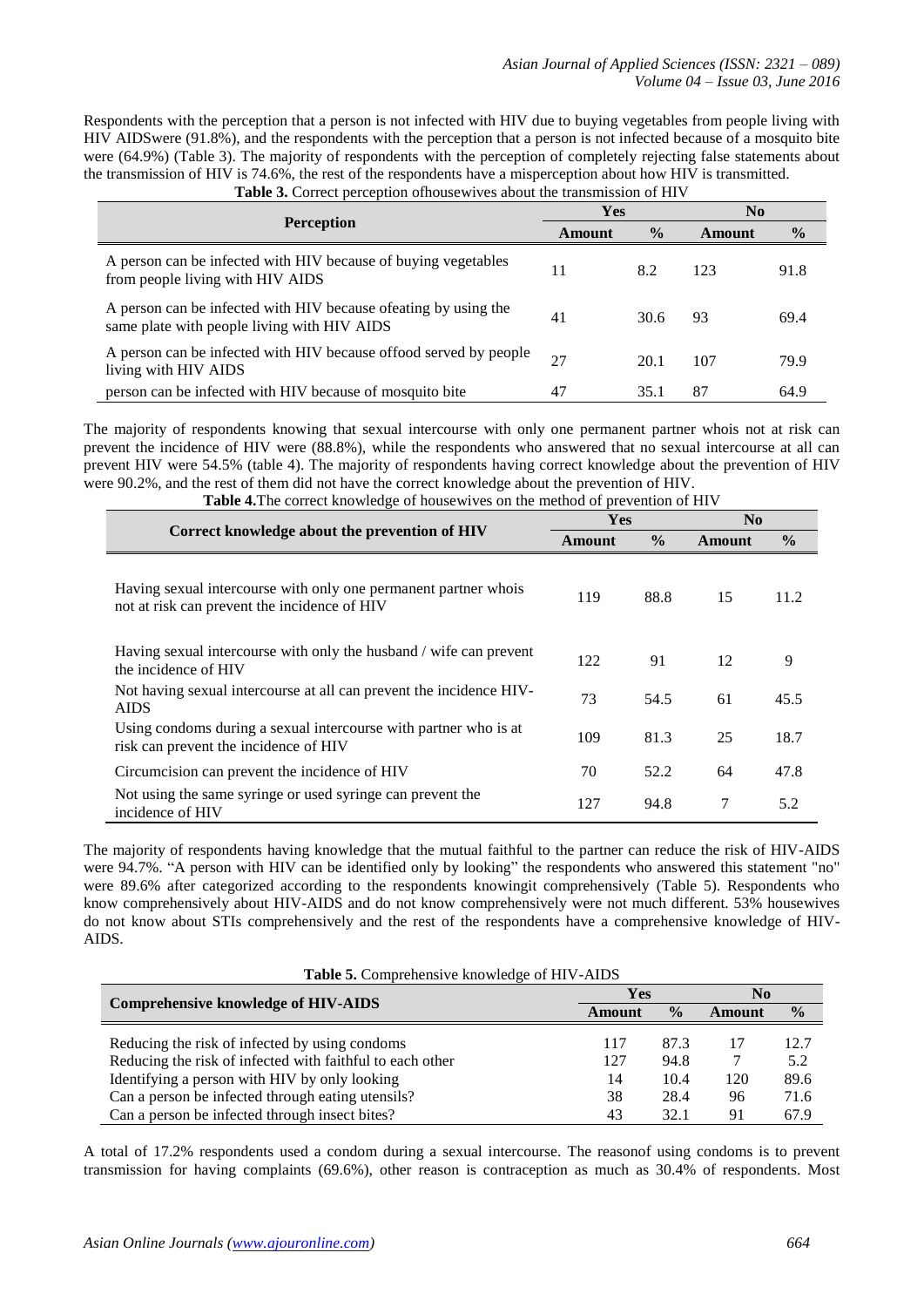husbands do not have complaintsrelated to their genital organ (94.7%), and as much as 5.2% husband had complaintsrelated to their genital organ.

The majority of housewives having one sexual partner throughout their lives were 82.1%, and 4.48% housewives admitted to having sexual relations outside the marriage. After categorized according to the number of couples who are at risk and not at risk, there were 4.48% of couples at risk. In addition, there were respondents withpotentially infected behavior of 36.6%. The potentially infected behaviors such as the use of used syringe, used razors, and having tattoos and piercing.

## **b. Bivariat Analysis**

Based on table 6, it can be found that there is a significant correlation between the incidence of STIs and the level of education ( $p = 0.026$ ); wife's status ( $p = 0.008$ ); husband's status ( $p = 0.014$ ); the behavior of potentially being infected and transmitting ( $p = 0.014$ ); as well as the age when having sexual intercourse for the first time ( $p = 0.001$ ). Although statistically the number of sexual partners at risk (having sexual relations not with the spouse) and the use of condoms were not proved that they had relationship, but it can be found that they could increase the risk with  $OR = 5.314$  and  $OR$  $= 1,376.$ 

| <b>Table 0.</b> The distribution of independent variables with the incluence of STTs<br><b>Syndrom-approach STIs</b> |                |                                |             |               |             |               |                  |       |
|----------------------------------------------------------------------------------------------------------------------|----------------|--------------------------------|-------------|---------------|-------------|---------------|------------------|-------|
| <b>Variables</b>                                                                                                     |                | <b>Not STIs</b><br><b>STIs</b> |             | <b>Total</b>  |             | <b>OR</b>     | $\boldsymbol{p}$ |       |
|                                                                                                                      | $\mathbf n$    | $\frac{0}{0}$                  | $\mathbf n$ | $\frac{0}{0}$ | $\mathbf n$ | $\frac{0}{0}$ |                  | value |
| Age Group                                                                                                            |                |                                |             |               |             |               |                  |       |
| $25 - 35$                                                                                                            | 87             | 72.5                           | 33          | 27.5          | 120         | 100           | 0.506            | 0.231 |
| 15-24                                                                                                                | 8              | 57.1                           | 6           | 42.9          | 14          | 100           |                  |       |
| Level of Education                                                                                                   |                |                                |             |               |             |               |                  |       |
| High                                                                                                                 | 22             | 91.7                           | 2           | 8.3           | 24          | 100           |                  |       |
| Middle to low                                                                                                        | 73             | 66.4                           | 37          | 33.6          | 110         | 100           | 0.179            | 0.026 |
| Wife's Status                                                                                                        |                |                                |             |               |             |               |                  |       |
| First wife                                                                                                           | 88             | 75.2                           | 29          | 24.8          | 117         | 100           |                  |       |
| Second, third wife                                                                                                   | 7              | 41.2                           | 10          | 58.8          | 17          | 100           | 4.335            | 0.008 |
| Husband's Status                                                                                                     |                |                                |             |               |             |               |                  |       |
| <b>First Husband</b>                                                                                                 | 91             | 74                             | 32          | 26            | 123         | 100           |                  |       |
| Second, third husband                                                                                                | 4              | 36.4                           | 7           |               |             | 100           | 4.977            | 0.014 |
|                                                                                                                      |                |                                |             | 63.6          | 11          |               |                  |       |
| Husband's occupation is bridge group and population at risk                                                          |                |                                |             |               |             |               |                  |       |
| No                                                                                                                   | 80             | 74.8                           | 27          | 25.2          | 107         | 100           |                  | 0.084 |
| Yes                                                                                                                  | 15             | 55.6                           | 12          | 44.4          | 27          | 100           | 0.422            |       |
| Knowing the method of HIV transmission in humans                                                                     |                |                                |             |               |             |               |                  |       |
| Yes                                                                                                                  | 91             | 72.2                           | 35          | 27.8          | 126         | 100           | 0.385            | 0.23  |
| N <sub>0</sub>                                                                                                       | $\overline{4}$ | 50                             | 4           | 50            | 8           | 100           |                  |       |
| Perception on how HIV is transmitted                                                                                 |                |                                |             |               |             |               |                  |       |
| Correct                                                                                                              | 74             | 74                             | 26          | 26            | 100         | 100           | 0.568            | 0.255 |
| Wrong                                                                                                                | 21             | 61.8                           | 13          | 38.2          | 34          | 100           |                  |       |
| Knowing the correct way of prevention of HIV                                                                         |                |                                |             |               |             |               |                  |       |
| Yes                                                                                                                  | 85             | 70.3                           | 36          | 29.8          | 121         | 100           | 1.412            | 0.756 |
| N <sub>o</sub>                                                                                                       | 10             | 76.9                           | 3           | 23.1          | 13          | 100           |                  |       |
| Knowing comprehensively about HIV-AIDS                                                                               |                |                                |             |               |             |               |                  |       |
| Yes                                                                                                                  | 42             | 66.7                           | 21          | 33.3          | 63          | 100           | 1.472            | 0.41  |
| N <sub>0</sub>                                                                                                       | 53             | 74.7                           | 18          | 25.4          | 71          | 100           |                  |       |
| Behavior potentially being infected and transmitting                                                                 |                |                                |             |               |             |               |                  |       |
| No                                                                                                                   | 67             | 78.8                           | 18          | 21.2          | 85          | 100           | 2.792            | 0.014 |
| Yes                                                                                                                  | 28             | 57.1                           | 21          | 42.9          | 49          | 100           |                  |       |
| Age when having sexual intercourse for the first time                                                                |                |                                |             |               |             |               |                  |       |
| Adult                                                                                                                | 87             | 77                             | 26          | 23            | 113         | 100           |                  |       |
| Young                                                                                                                | 8              | 38.1                           | 13          | 61.9          | 21          | 100           | 0.184            | 0.001 |
|                                                                                                                      |                |                                |             |               |             |               |                  |       |
| Number of sexual partners for lifetime                                                                               |                |                                |             |               |             |               |                  |       |
| Not at risk                                                                                                          | 93             | 72.7                           | 35          | 27.3          | 128         | 100           | 5.314            | 0.059 |
| At risk                                                                                                              | 2              | 33.3                           | 4           | 66.7          | 6           | 100           |                  |       |
| Preventive behavior using condoms                                                                                    |                |                                |             |               |             |               |                  |       |
| No                                                                                                                   | 80             | 72.1                           | 31          | 27.9          | 111         | 100           | 1.376            | 0.615 |
| Yes                                                                                                                  | 15             | 65.2                           | 8           | 34.8          | 23          | 100           |                  |       |

**Table 6.** The distribution of independent variables with the incidence of STIs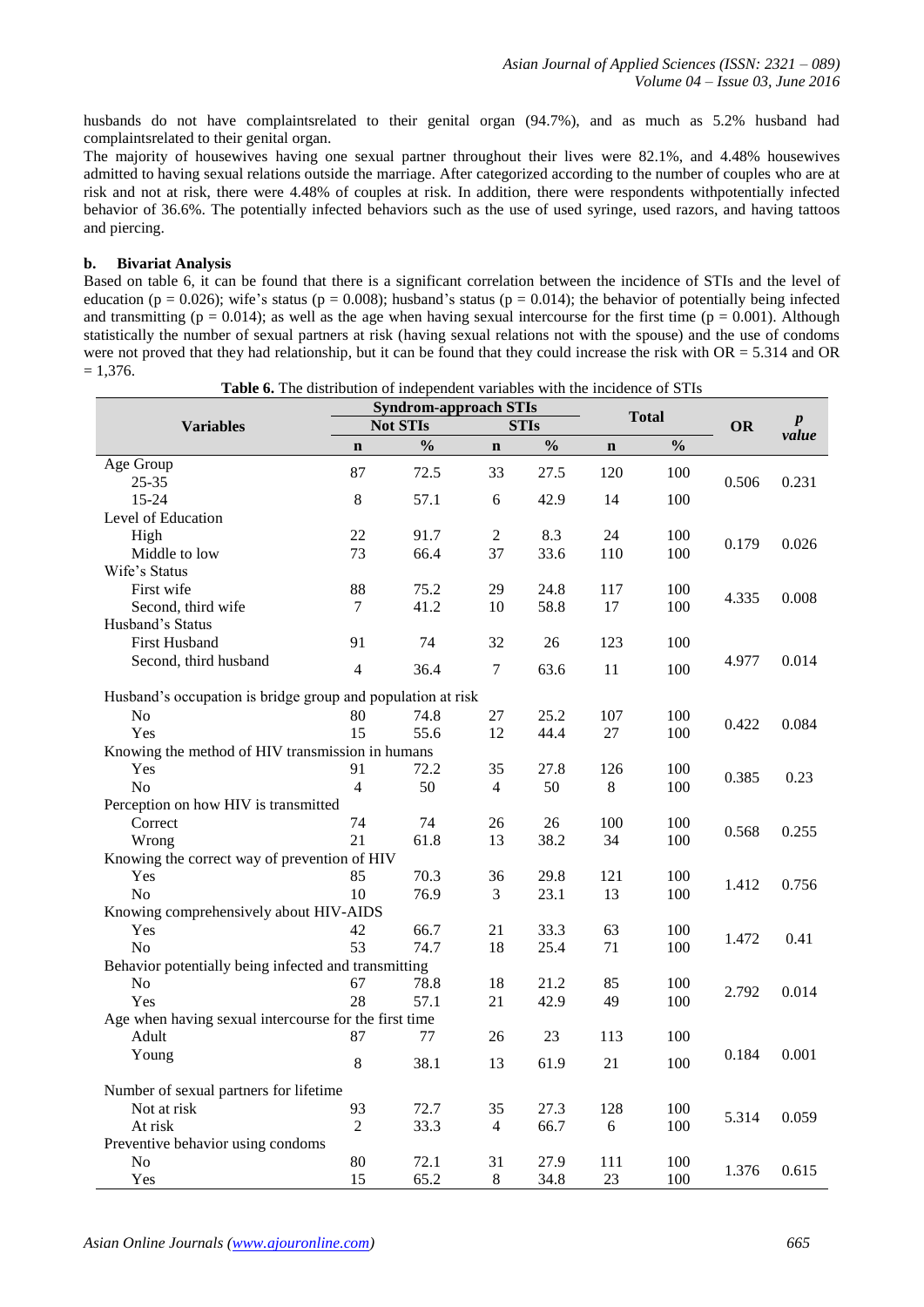# **4. DISCUSSION**

#### **The Relationship BetweenCharacteristics and the Incidence of STIs**

Age was not associated with the incidence of STIs (9), and this is in line with research made by Jendri (10). Age factor can further explain the magnitude of risk for behaviors at risk than as a factor affecting the incidence of STIs directly.

The level of education had a relation with the incidence of STIs, and this is in line with research made by Irene (11). The level of education was essentially influence the decision making process for safe or risky sexual intercourse, it also affects the attitude of awareness about the transmission of STIs and HIV (such as a behavior that is not potentially transmitting and being infected), awareness about the search for help, and the stigma against STIs and HIV.

The marital status of husband and wife was significantly associated with the incidence of STIs, and this is in line with research made by Dachlia (12). Marital status variables could explain the number of sexual partners of the respondents in their lifetime, including whether at risk or not at risk.

Husband's occupation was related to the incidence of STIs. Basically, the occupation is one of the social aspects that can determine patterns of disease to be suffered (9), because the people who work with certain environmental conditions that provide opportunities for sexual contact will increase the risk of infected by STIs (13). The type of a man's occupation does not affect significantly in hiringprostitutes (14). By working, there will be a greater opportunity to meet many people, longer communicating, freedom, and intimacy with colleagues in the workplace, including private matters and it leads to an increased of risky behaviors, such as sexual drives. They are especially those who work in the types of jobs that are at risk to health. A person has *a mental map* of objects, places and activities, so that he / she can get friends who might be asked to have sex with. *Mental map* or *Cogniting map* is the structure of an individual's information about his / her environment. Cogniting map can motivate the behavior. Certain types of work can also affect a person to conduct activities at risk to his / her health, for example inter-city truck drivers are more likely to have sexual relations with prostitutes (15).

The age of having sexual intercourse for the first time was related to the incidence of STIs. Women who have sexual intercourse before the age of 20 years, had a 2.2 times greater risk than women aged 20 years above. Women who have married under the age of 20 years have a higher risk, namely the age 10-14 years (4.8%), age 15-19 years (41.9%) (3; 5; 9). Women who have sexual intercourse in the teenagesare vulnerable because of the normal anatomy of such women is cylindrical that growsextending from the inside of the cervical canal until the meeting point of vagina and cervix. These conditions increase the risk of the bacteria that cause infections in young adult women who are sexually active, coupled with the mukos fluid produced by the cervix and the absence of humoral immunity until the start of the ovulation phase (3; 4; 16; 17).

#### **The Relationship between Knowledge and the Incidence of STIs**

Most respondents had a good knowledge about methods of HIV transmission, particularly through unsafe sexual intercourse, the using of the same syringe, unsafe blood transfusions, and HIV can be transmitted to the fetus in the womb (during childbirth or breastfeeding). This knowledge is important to note in the prevention of HIV, but in this case it does not have relationship with the incidence of STIs.

Perception of respondents did not have relationship with the incidence of STIs (although respondents having the perception that STIs can be transmitted from mosquito bites is high namely 35%). Perception is information from the sensory organs which is organized and interpreted before it can be understood. Perceptions can be changed by the learning process and notices. The change of perception will change by itself the stigma and attitudes that exist in society against wrong perception.

Comprehensive knowledge about HIV-AIDS was not associated with the incidence of STIs (77.7% of respondents did not use condoms during sexual intercourse, although they knew that they were at risk and by not using a condom could increase the risk of being infected). Even the educational level of men did not affect significantly the hiring of prostitutes (14). Epidemiologists identified that the indifference, lack of knowledge of STI and HIV / AIDS were largely responsible for the spread of STIs and HIV in Indonesia (9). Lack of knowledge and attitude of population groups towarda safe or unsafe sexual behavior becamethe factor of the spread of HIV-AIDS. Knowledge alone can not prevent HIV cases which are today caused by the *windows period* (incidence of current HIV due to the numberof infectionsfrom a few years ago).

#### **The Relationship between Behaviors and the Incidence of STIs**

The use of condoms did not have relationship with the incidence of STIs. Respondents in this study used a condom when they were already experiencing complaints. The mode of transmission of HIV / AIDS and STI today is through the use of non-sterile needles in injecting drug users and the practice of unprotected sexual intercourse (6, 7, 9). The use of condoms is currently on key population and only 5% in the general population is only 1%. The use of condoms in Indonesia is still 0.9% and this figure is very low compared to other ASEAN countries, such as Thailand and Malaysia (9). The use of condoms is one of the main indicators that reflect the low risk behavior in addition to not having sex, and faithful to the spouse. Condoms have dual functions and can be used as a contraceptive (11; 10).

Behaviors at risk (contact with an infected partner) have relationship with the incidence of STIs. This is in accordance with the theory that one of the risk factors is having a sexual partner who suffer from STIs. Transmission of HIV through heterosexual contact is still in the first position and there is a tendency to increase compared to other methods of transmission. In a research entitled "*Epidemiological and ethnographic research in a wide range of societies"*it is found that women are at risk of HIV and STIs due to their husband has sexual intercourse outside of marriage (9; 18).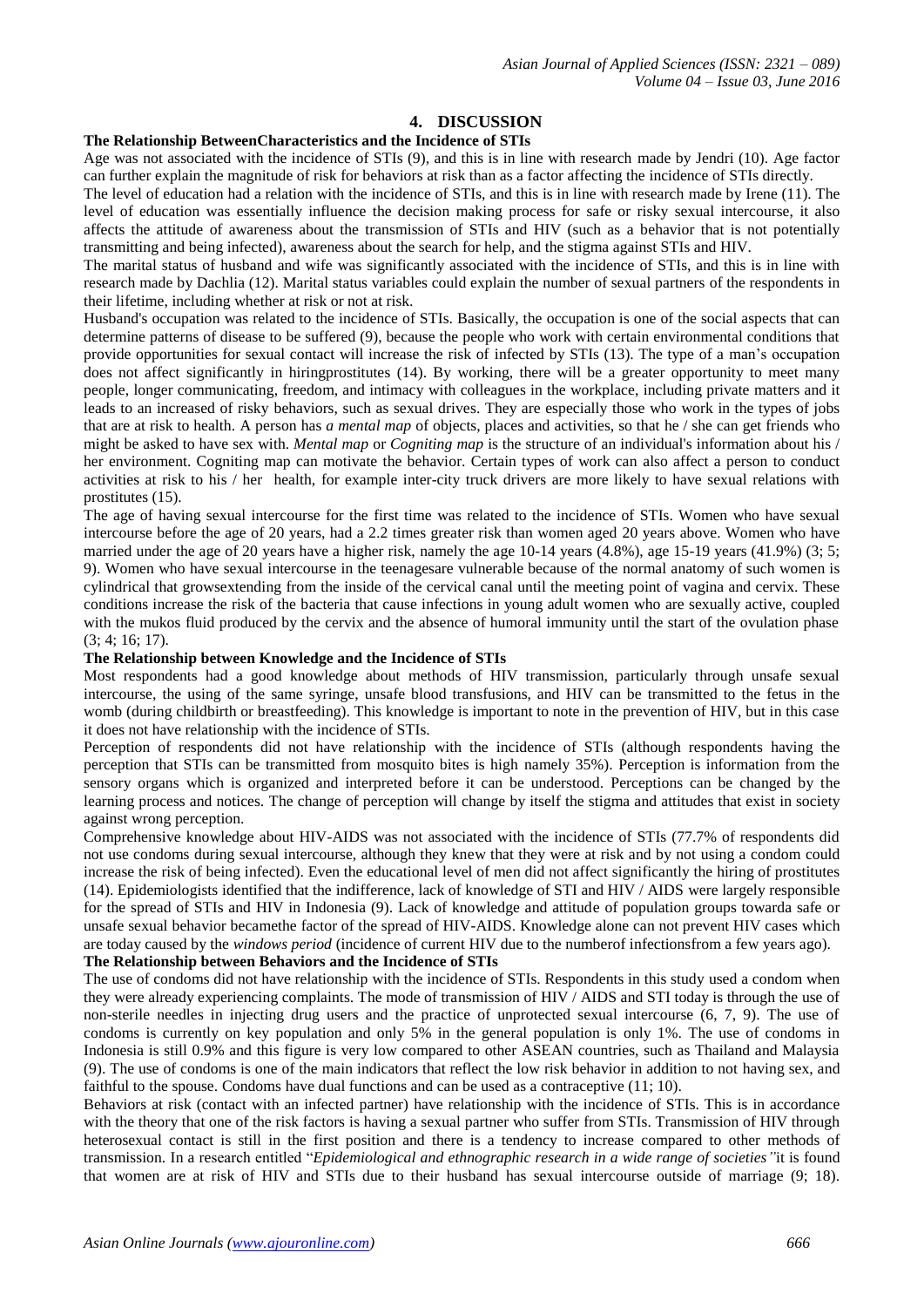Respondents who had sexual intercourse with a partner who is not their legal spouse (having more than one sexual partner for the rest of their life without marriage) have relationship with the incidence of STIs. There are 66.67% of respondents with more than one sexual partner without marriage have complaints of STIs. This group has a risk of 5.3 times larger to get infected by STIs. This is in line with research made by Irene (2005) (11). This variable becomes increasingly important when linked with the use of condoms. That only 3-11% of the adult men use condoms in sexual intercourse, either with his wife or partner who is not his wife (9; 19).

These results acknowledge that behavior is a key factor of the incidence of STIs. A research entitled "*Epidemiology of sexual behavior and sexually transmitted diseases* "states that sexual behavior is a key factor in the development of viruses that cause STIs, HIV AIDS which are transmitted through sexual contact so that care and sexual behavior are very important in reducing the incidence of HIV-AIDS and STIs. The book *Health and Behavior* explains that behavior is the interaction between the biological and behavioral or social factors and how the results of the interaction between the two variables with each other. Not only the psychological factor, or biological factor that influence a person's sexual behavior, there is an important character that can shape behavior (9).

The potentially-infected behaviorshave relationship with the incidence STIs. The potentially-infected behaviors include the use of the same syringe, used razor, tattoos, body piercing. These results have relationship with the number of HIV-AIDS causes at this time and the largest transmission is through syringe (9).

Safe sexual behaviors can prevent STIs and HIV / AIDS. An action that can be carried out is the practicing abstinence (not having sex at all), improving the education of young women, delaying the age of marriage until adulthood, conducting sexual intercourse within marriage, and being faithful to the partner (sexual intercourse with only one partner) (9). One of the efforts that have been made by the government in the prevention and treatment of HIV-AIDS and STIs is theimplementation of the "Public Health Package" based on theGuidance Bookof Administration ofSTIs (4).

If you lose a spouse, then do a valid marriage and sexual intercourse with one partner. If this precautionis still not able to do, use a condom during sexual intercourse. The results of this syndromic-approach study are helpful in breaking the chain of HIV and STIs due to the risk of HIV exacerbated by damage to epithelial tissue / genital mucous membranes although the new incidence of HIV-AIDS and STIs can not be obtained with this flow.

# **5. CONCLUSION**

- 1. The characteristics (level of education, wife's status, husband's status); potentially-infected behavior; and age of having the sexual intercourse for the first time had a relationship with the incidence of STIs.
- 2. Knowledge had a relationship with the incidence of STIs. In accordance with the OR, there was a relationship between behavioral prevention by the use of condom; the number of sexual partners; comprehensive knowledge of HIV and HIV-AIDS prevention.

## **6. SUGGESTION**

- 1. It is necessary to increase the awareness of the housewives on the incidence of HIV-AIDS, (which is developed through community empowerment, increase in HIV-AIDS prevention efforts in the community, reproductive health volunteers).
- 2. The active role of the community (health workers) in order to prevent the spread of HIV-AIDS with indicators of supervision and monitoring coverage in a variety of activities on groups at risk.

## **7. REFERENCES**

- 1. WHO. *Millennium Development Goals (MDGs)*. [Online] 2012. [Cited on: 18 10 2012] http://www.who.int/topics/millennium\_development\_goals/en/.
- 2. Department of Health. *Profil ditjen PPM & PL Depkes*. Jakarta: Directorate General of Disease Control and Environmental Health, Department of Health of the Republic of Indonesia, 2009.
- 3. Ministry of Health. *Laporan Surveilans AIDS April-Juni.*. Jakarta: P2PL 2011.
- 4. —. *Pedoman Nasional Penanganan Infeksi Menular Seksual*. Jakarta: Balitbangkes, Ministry of Health, 2011.
- 5. Department of Health. *Riskesdas Sumatera Barat tahun 2007*. Jakarta: Balitbangkes, Ministry of Health of the Republic of Indonesia, 2009.
- 6. KPPPA.*Infeksi Menular Seksual dan Infeksi Saluran Reproduksi.*s. Jakarta: Ministry of Women Empowerment and Child Protection of Indonesia, 2008.
- 7. —. *Pedoman Pelaksanaan Hari AIDS Sedunia Tahun 2012*: Ministry of Women Empowerment and Child Protection of Indonesia, 2012.
- 8. Health Office. *Profil Kesehatan Kota Bukittinggi Tahun 201*. Bukittinggi: Department of Health Bukittinggi, 2012.
- 9. Gani, Y.*Hubungan Pengetahuan, Sikap Dan Perilaku Terhadap Kejadian IMS Pada Ibu Rumah Tangga Di Kota Bukittinggi Propinsi Sumbar Tahun 2013*. Depok: Faculty of Public Health (Thesis), 2013.
- 10. Jendri, Ni Made.*Faktor-Faktor yang Berhubungan dengan Kejadian ISR di Klinik IMS Puskesmas Pasar Minggu Tahun 2008*. Depok: Faculty of Public Health (Thesis) 2008.